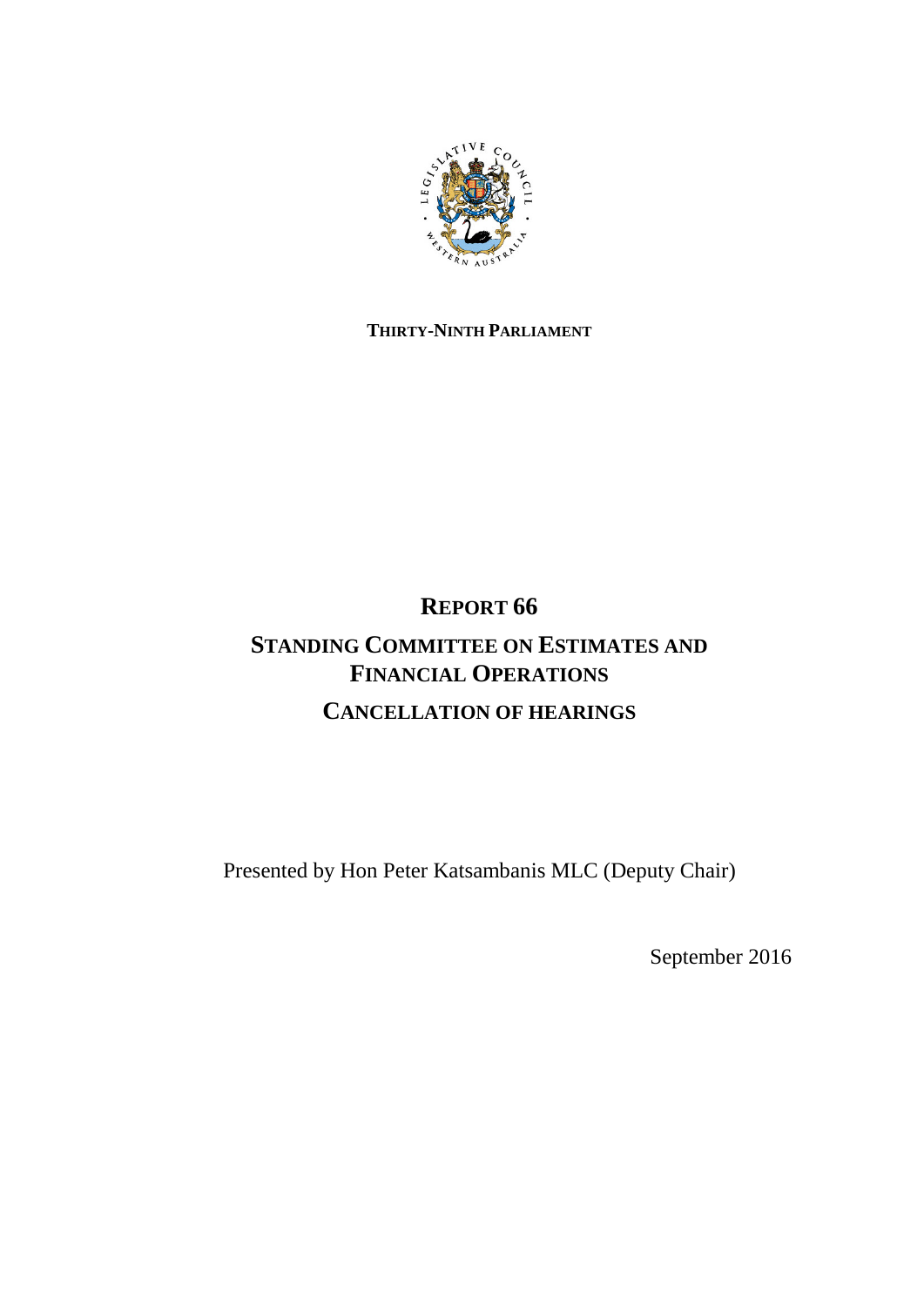# **STANDING COMMITTEE ON ESTIMATES AND FINANCIAL OPERATIONS**

#### **Date first appointed:**

30 June 2005

# **Terms of Reference:**

The following is an extract from Schedule 1 of the Legislative Council Standing Orders:

## '**3. Standing Committee on Estimates and Financial Operations**

- 3.1 An *Estimates and Financial Operations Committee* is established.
- 3.2 The Committee consists of 5 Members, 3 of whom shall be non-government Members.
- 3.3 The functions of the Committee are to
	- (a) consider and report on
		- (i) the estimates of expenditure laid before the Council each year;
		- (ii) any matter relating to the financial administration of the State; and
		- (iii) any bill or other matter relating to the foregoing functions referred by the Council;

and

(b) consult regularly with the Auditor General.'

## **Members as at the time of this inquiry:**

| Hon Ken Travers MLC (Chair to 29 August<br>2016) | Hon Rick Mazza MLC     |
|--------------------------------------------------|------------------------|
| Hon Peter Katsambanis MLC (Deputy Chair)         |                        |
| Hon Helen Morton MLC                             | Hon Alanna Clohesy MLC |
| Hon Sally Talbot MLC (from 6 September<br>2016)  |                        |
|                                                  |                        |

# **Staff as at the time of this inquiry:**

| Alex Hickman (Advisory Officer (Legal)) | Anne Turner (Advisory Officer (Legal)) |
|-----------------------------------------|----------------------------------------|
| Mark Warner (Committee Clerk)           | Tracey Sharpe (Committee Clerk)        |

#### **Address:**

Parliament House, Perth WA 6000, Telephone (08) 9222 7222 lcco@parliament.wa.gov.au Website: http://www.parliament.wa.gov.au

**ISBN 978-1-925149-81-4**